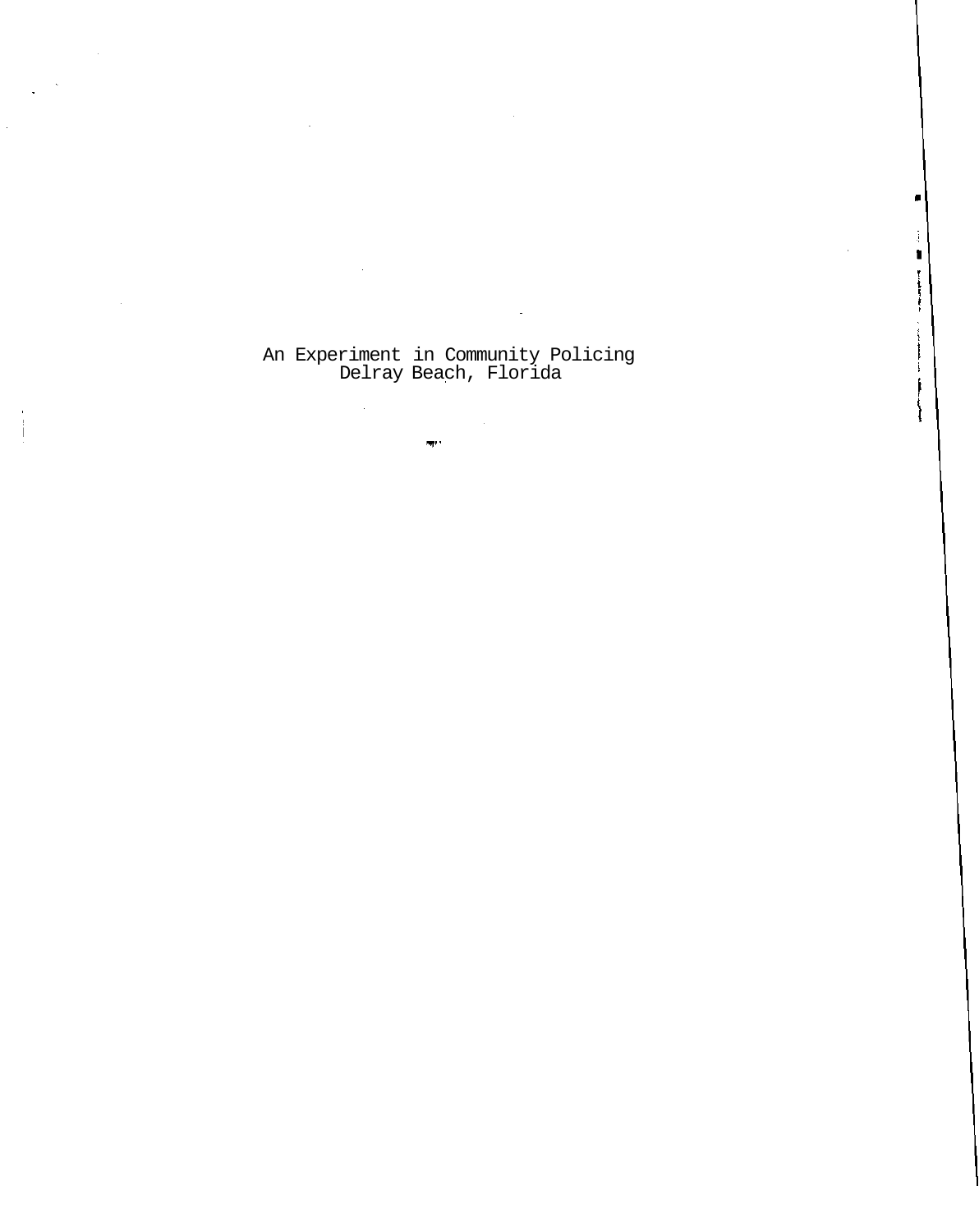# Introduction to Community Policing

In recent years there has been an emergence of interest in a perspective in law enforcement called "Community Policing" (Trojanowicz and Carter, 1988; Alpert and Dunham, 1986; Kelling, 1988) . The perspective argues for the placement of the police officer into direct contact with the community^^eing policed to  $\qquad$ strengthen the ability of the community to respond to its crime problem. Communities which are more able to become orderly and provide for the needs of the residents, inherently have lower incidences of disorder and criminal behavior (Suttles, 1972; Greenberg, Rone, and Williams, 1985).

 $\qquad \qquad \blacksquare$ 

The perspective reflects an evolution in law enforcement philosophy about how to maintain order in the community (Kelling and Moore, 1988). The perspective is also a reaction to the perceived difficulty with the traditional crime control model of law enforcement (Packer, 1968) which stresses that order is external to the community and should be maintained by the police. It could be argued that there is an inherent contradiction in the "Crime Control Model". Simply stated, the perspective would appear to be most effective in communities which are inherently orderly, those with good schools, effective government, social institutions which intervene to prevent problems from rending the fabric of the community. In communities with endemic social problems, the application of the crime control model results the limitations of the perspective becoming apparent. The police then become responsible for maintaining order in a society which

I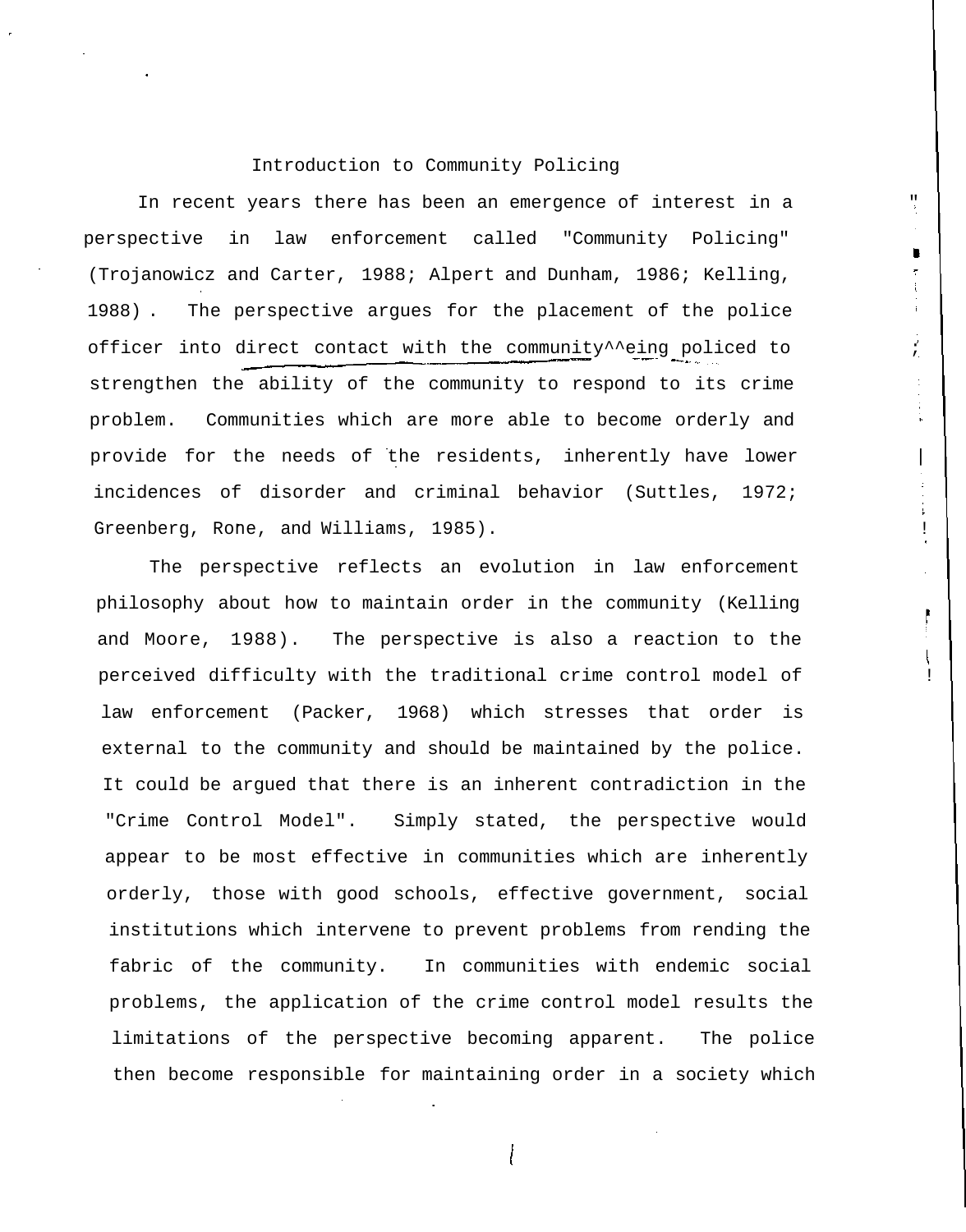has lost the ability to function as a society (Wilson and Kelling, 1982; Kelling and Stewart, 1989). The attempts by the police to restore order to disorderly societies are manifested in ways which are inherently counterproductive. The use of force as represented by the police as a means of maintaining order is basically an ineffective substitute for the naturally occurring, order maintaining mechanisms in the community. The philosophical and empirical question then becomes one of determining how to supplement these mechanisms in the community which enables the community to function as a community.

There is an equally important inherent difficulty in the implementation of community policing models of law enforcement. In any organization, the transition from one organizational style to another is especially difficult, particularly when there are identifiable benefits to be associated with the status quo (Sparrow, 1988). In the traditional model of law enforcement, the police maintain great control over the identification of their role in both government and the community (Goldstein, 1977) and engage in behavioral roles which are rewarded. The autonomy results in little risk due to change, because change is not mandated ^fflichaels, 197jEJ^ On the other hand, there are some indications that change may be necessary. There is a realization that there is a finite amount of resources available in the community for education, recreation, health, and municipal services. The is also some evidence that even dramatic expansions in the amount of law enforcement services can only have marginal impacts on the levels of crime in the community

 $Q_{-}$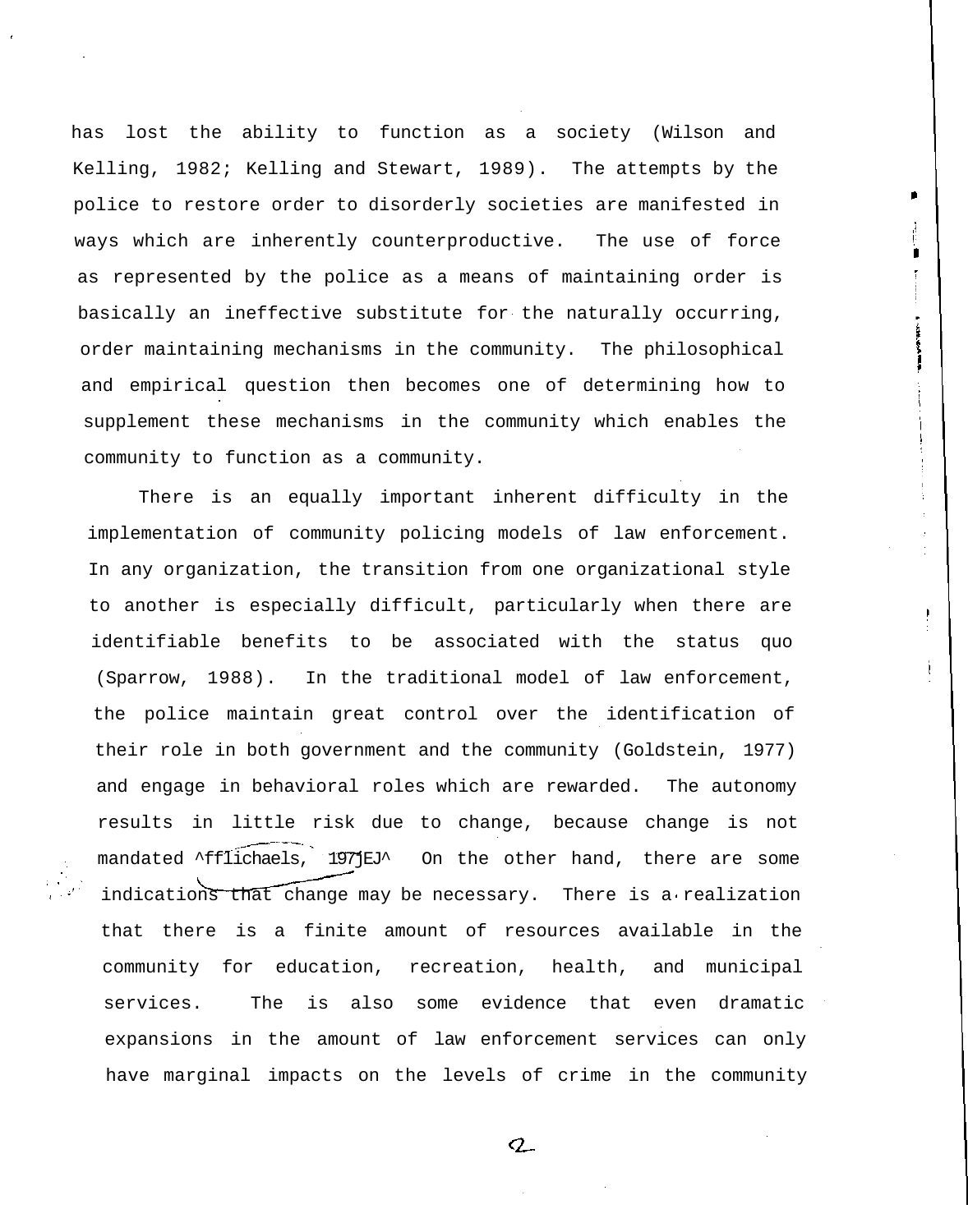(Pate, Bowers and Parks, 1976). Consequently, in some areas, the police have become frustrated enough with the difficulty of maintaining order that they have experimented with some new approaches to old problems based on the emerging body of research in the field of community policing (Goldstein, 1979).

The following research is primarily a case study of an experiment in the field of community policing in the city of Delray Beach Florida. The research was directed at the design and implementation of a community policing program in a police department which had extensively utilized the traditional crime control model of policing.

## Background

Delray Beach is a suburban oceanfront community located in Palm Beach County, Florida approximately 20 miles south of West Palm Beach, Florida. Over the past twenty five years a racially segregated area in the western part of the city has evolved into an area of twenty blocks with a significant crime problem. Furthermore, the area is located along the avenue which is the major entrance to the city. The result is that instead of being an aesthetically pleasing tree-lined boulevard which serves to draw people into the city, the area is generally viewed in less pleasant terms. The vacant lots, haphazard commercial development, disorderly congregations of people on Friday and Saturday nights, and generally deteriorated conditions are viewed as a gauntlet to be run by those seeking to enter and exit the city.

The problem area is not one which has been newly created.

3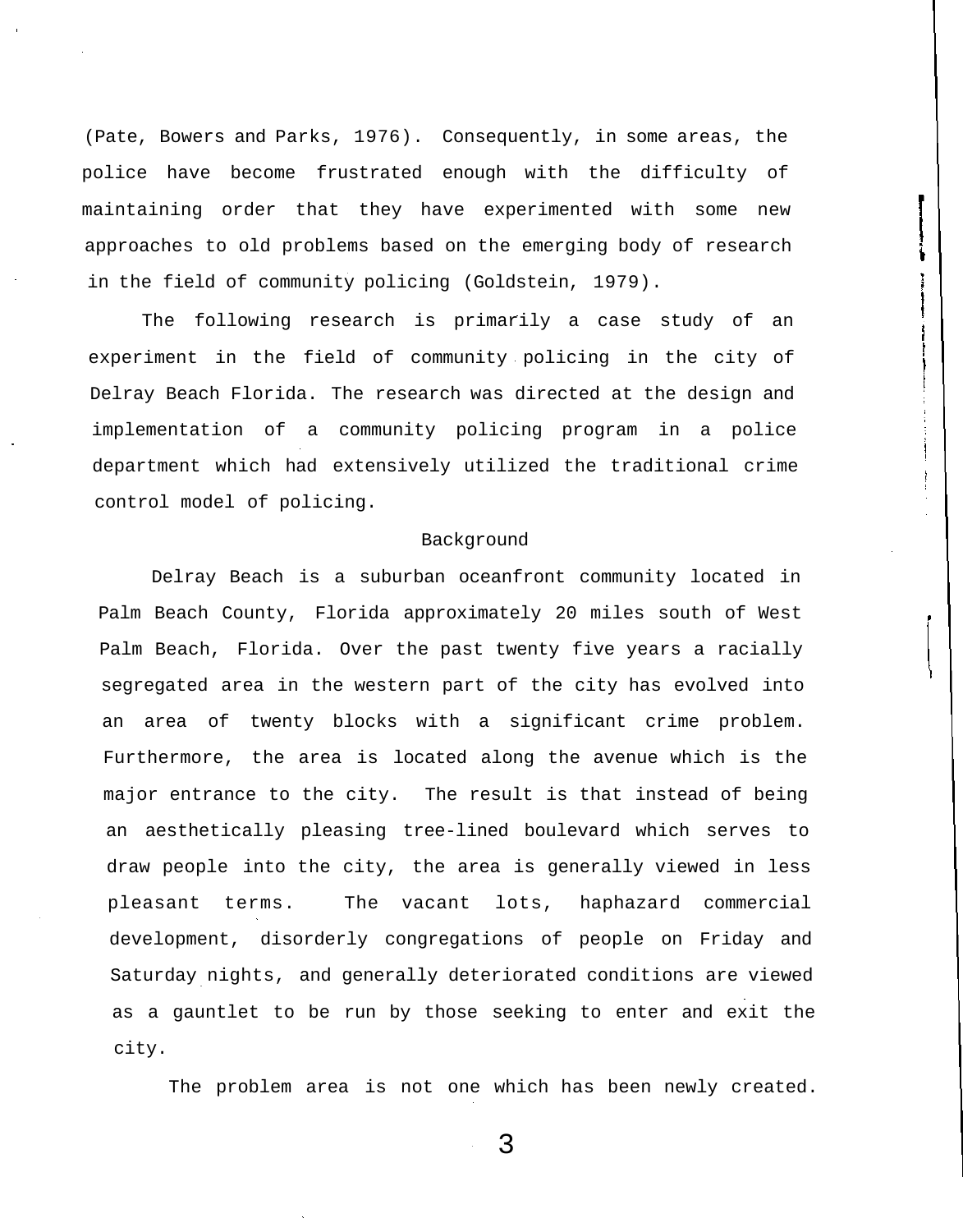It is a function of the historically segregated neighborhoods which many cities in Florida developed. Located on the outskirts of the city in the early part of this century, the area at one

I

لي الله عليه المعاملة العاملية المركزية المواردة المواردة المواردة المواردة المواردة المواردة الموارد<br>المواردة المواردة المواردة المواردة المواردة المواردة المواردة المواردة المواردة المواردة المواردة المواردة ال

time was isolated from the white community, and in effect  $\begin{array}{ccc} & \bullet & \bullet \\ & t & \end{array}$ functioned as a community with its own churches, schools and small businesses. In the 1960s the expansion of the city to the  $I$ west, and the completion of the interstate highway system with an ' exit onto Atlantic avenue, the thoroughfare which bisects the community began to have deleterious effects. The interstate served as the western boundary of the black community. The interstate also opened up the western part of Delray Beach to development. The black community was now isolated, and became an area to be transited as expeditiously as possible without having to stop. Inconsistent zoning practices, the lack of planning, and uneven development along West Atlantic resulted in the creation of an area which was both blighted and ignored.

The incidence of public disorder developed into a problem of si jnifleant proportions which was of concern to the residents of the area. Individuals congregated along the street and in the numerous vacant lots along the West Atlantic area. In the evening, starting at approximately 6pm, cars began to pull into the vacant lots and individuals began to gather. As the evening progressed, there were instances of loud music, solicitations for prostitution, public drinking and intoxication, and drug sales. Many of these individuals were not residents of the area but came because they perceived they had the freedom to violate community standards.

 $\tau$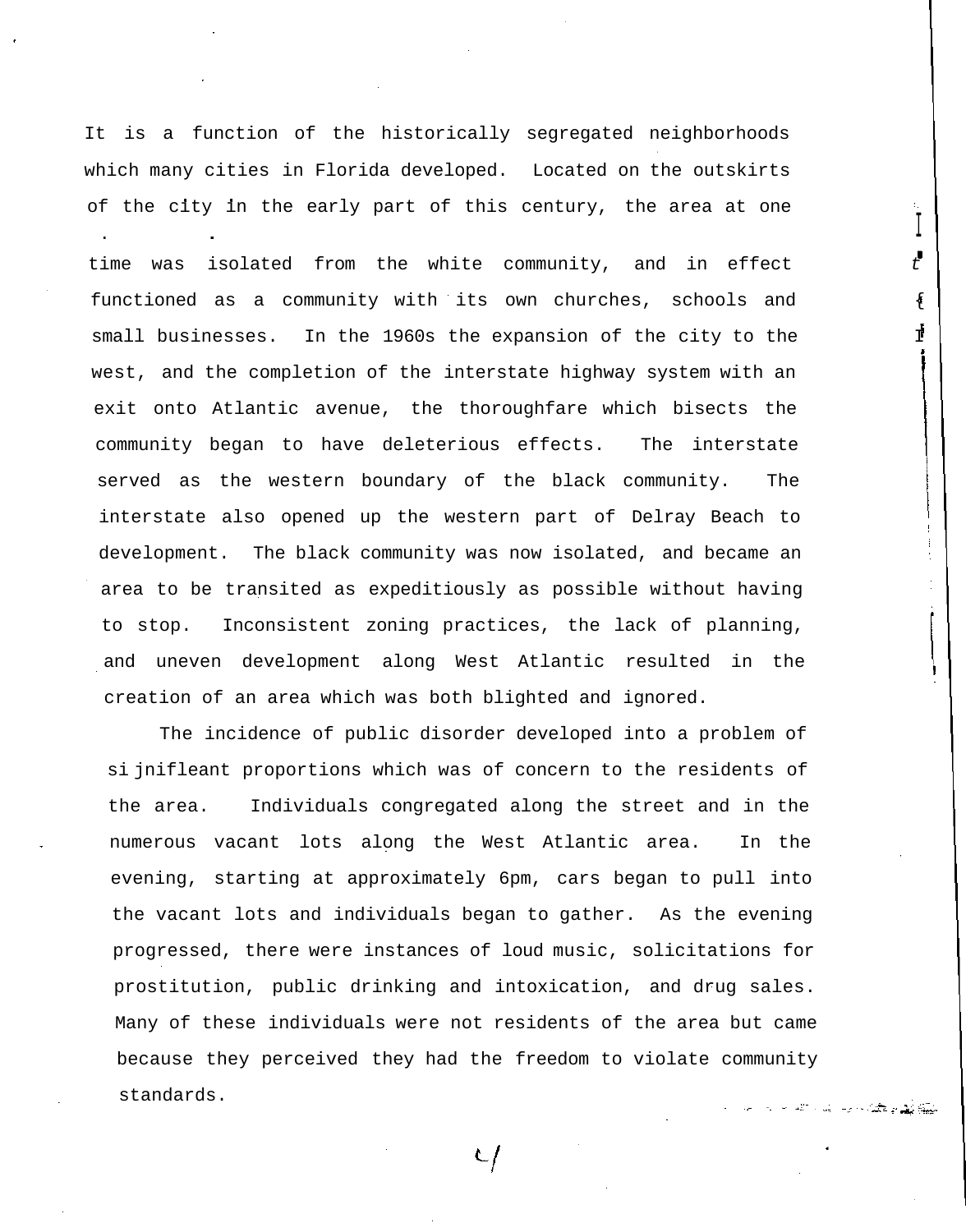In recent years as the city has expanded to the west, and as traffic has increased, the residents of the city have been presented with an area which has been transformed from one which is visibly, distasteful to one which is now threatening and potentially dangerous. Individuals traveling through the area have been threatened, and robbed as they have wa ited at stop lights while they transit the area. Public drinking, and drug sales and prostitution are visible.

The impact on the residents of the West Atlantic area is also visible. Historically, the area had functioned as a community which had a relatively low crime rate. While the segregation of the i area cannot be condoned, the residents did have institutions which enabled them to function as a community. The growth of the incidences of public incivilities (Wilson and Kelling, 1982) such as those described above are frightening to the residents from outside the area. For those from the community who do not have the option of driving away, the impact is serious. The actions of the city also contributed to the loss of control of the residents of the area. The failure to enforce building and city code standards resulted in the visual impression of neglect and decay. In the early part of the 1980s immigrants from the Caribbean, particularly Haiti .oegan to crowd into the rental properties of the area. Not infrequently, more than one family would move into a rental unit with the result being 10 to 12 individuals living where not more than 3 or 4 were intended by the housing code. Along the streets, the lack of recreational areas resulted in lawns and landscaping being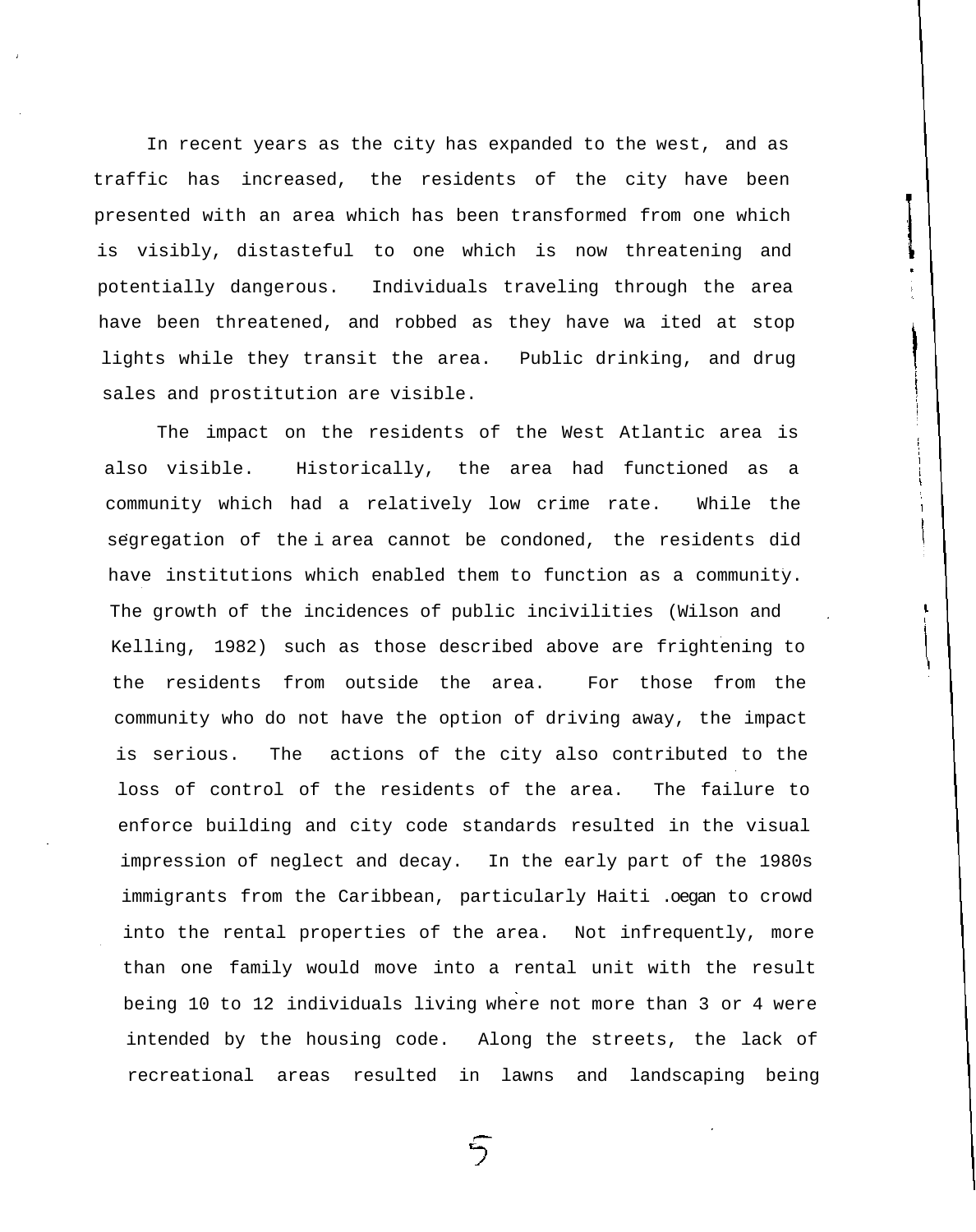destroyed. Furthermore, again through inconsistent code enforcement, the appearance of trash piles, boarded up houses and abandoned cars presents an image of abandonment, neglect and decay. Not infrequently, the abandoned houses were turned into "crack cocaine houses" and the anonymity of the new intruders who do not abide by community values provide opportunities for the sale of drugs and prostitution.

The incursions of the intruders, and the loss of control by the long time residents of the area created a situation where they were basically intimidated by the threats of those who did not respect the values of the community. Because of the pervasiveness of the crime problem, and the disorganized and powerless state of the community, the residents perceived that there was 1 ittle that they could do to regain control of their community. Local community leaders represented the community's dissatisfaction with the disorder, but were relatively powerless to enforce community standards on the intruders, or to enforce public laws designed to create c: der in the community. The problem of the perceived fear of crime had come to significantly alter the behaviors of the residents and became a reason to intervene (Moore and Trojanowicz, 1988; Conklin, 1975).

A pattern of interaction occurred which relates to the actions of those congregating on the street, and the residents of the area. The dissolution of informal patterns of social control in the neighborhood and community disapproval has resulted in a situation where concerted efforts were required to improve the image of the area and improve the qual ity of 1 if e for the

(o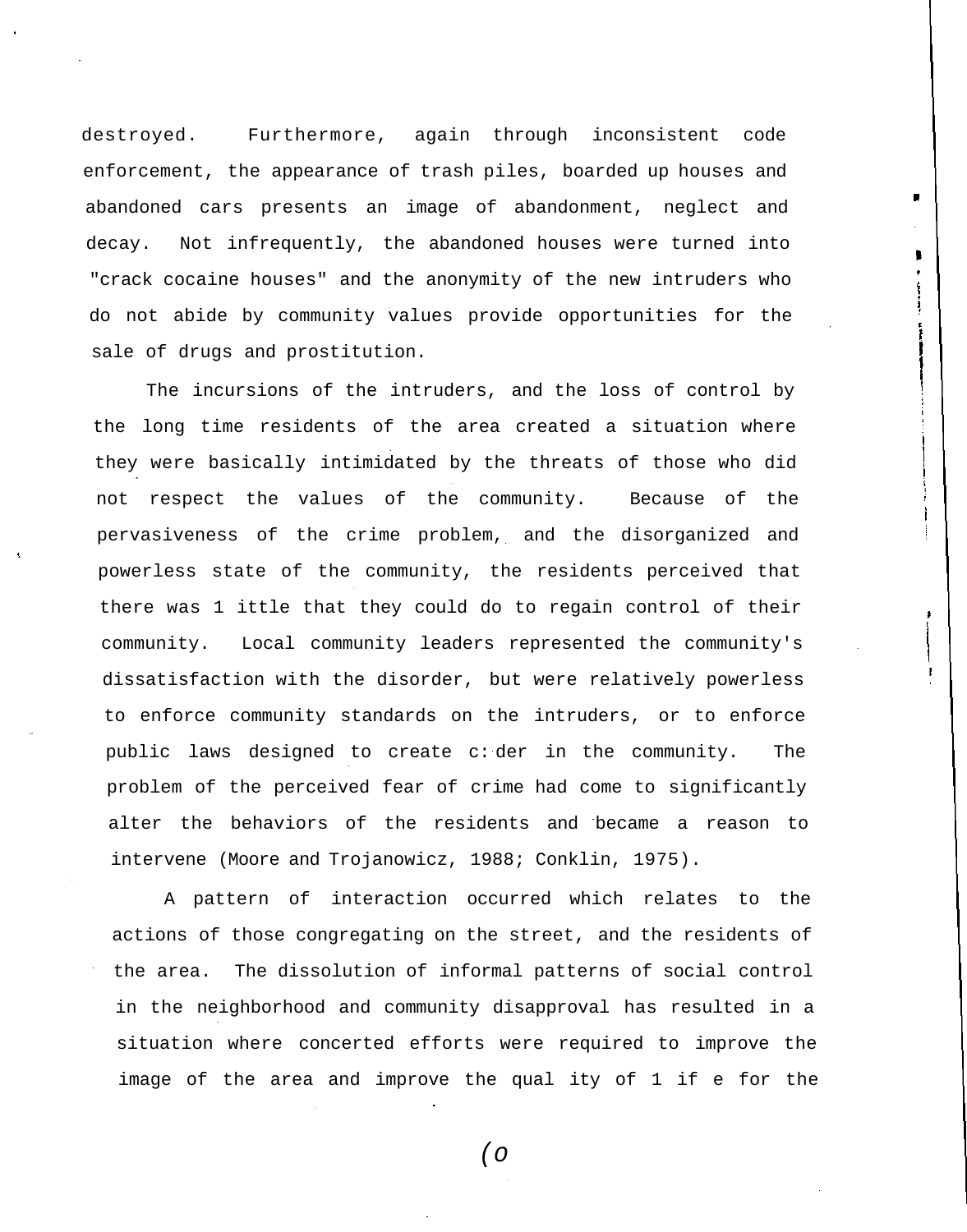residents.

The Traditional Police Response

The previous efforts of the Delray Police Department to confront the crime problem in the West Atlantic Avenue area were characterized by the crime control approach. Previously they had attempted on several occasions to use law numbers of officers in tactical deployments to sweep the area to remove those who were viewed by the police as illegally congregating and threatening the public. Since the judicial system was not prepared to process several hundred arrestees, and the arrests were typically without "probable cause", the vast majority of the individuals were released because congregating on the street represents no violation of the law. It could be argued that these actions were counterproductive because they presented law enforcement as ineffective in dealing with problems which are deeply embedded in the community. Therefore, the perception that the problem is simply one which can be resolved by law enforcement is erroneous and its failure has been empirically documented. Where?

÷.

An Experiment in Community Policing

Several factors were responsible for a new approach to the problem of disorder in the West Atlantic area. First, there was the recognition that the problem was not primarily an enforcement problem, but a community problem. In effect, the community was no longer capable of functioning as a community with the ability to create a situation where it could informally sanction those who did not abide by community standards. Second, there was a recognition by the leadership of the Delray Beach Police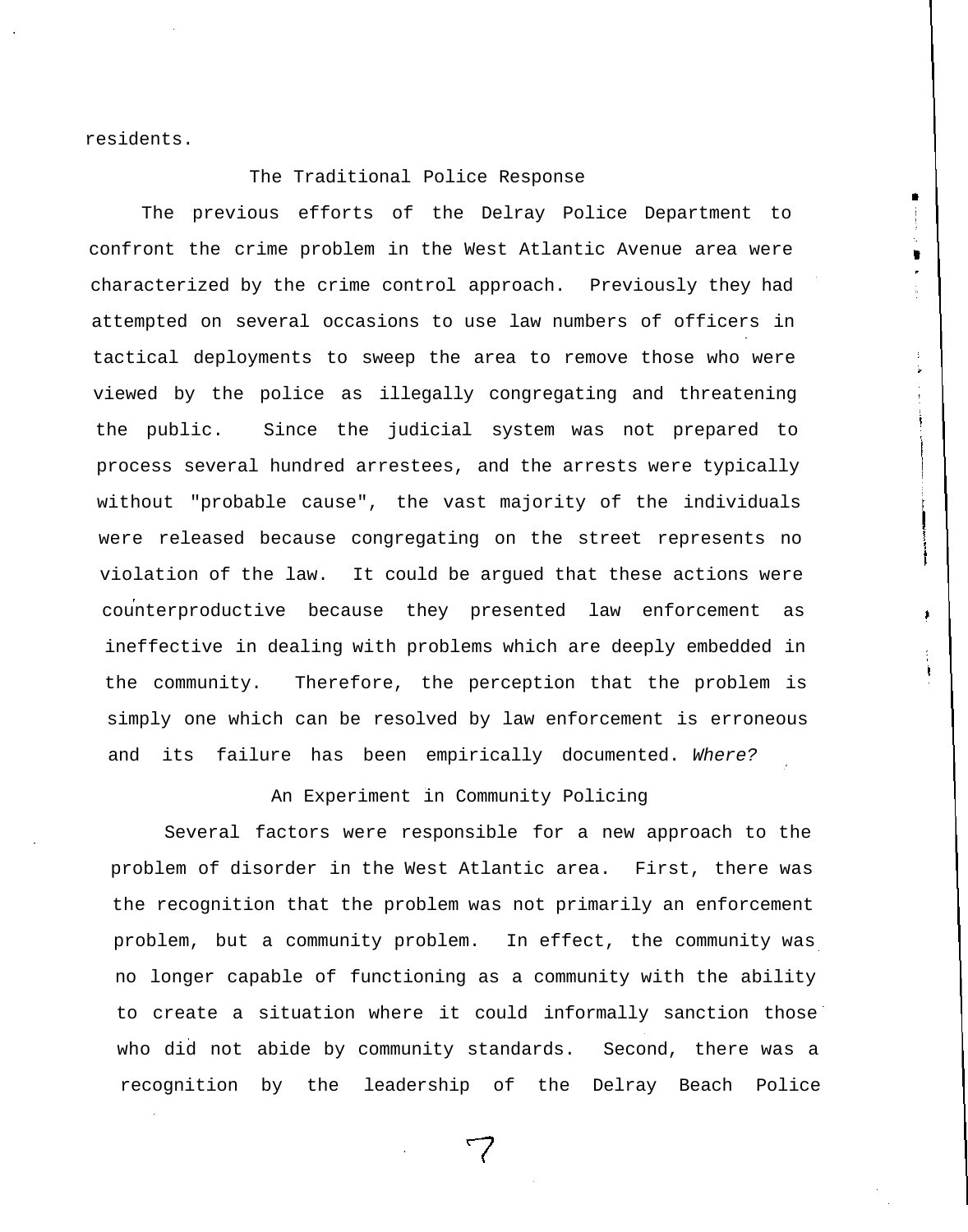Department that the police should work to strengthen the order producing mechanisms of the community. Thirdly, there was the recognition that the community would have to become stronger if community controls were to be strengthened. Each of these issues  $\setminus$  frame were not addressed individually. Instead, it was recognized that they were interconnected. The perspective which was developed was that short and medium term interventions had to be developed. The short term interventions involved the police working with the community to regain\_control\_j>ver the community. The medium term interventions involved strengthening the infrastructure of the community.

A task force was established to assess the nature of the problem in the West Atlantic area. The task force consisted of the police leadership, the city manager, community business and religious leaders, representatives from the j udiciary and the state attorneys office, as well as the authors, from Florida Atlantic University and Florida International University . The task force represented the first broad based community response to the problem. The result was that there was a consensus that the community disorder was having a corrosive effect on the residents of the area. Furthermore, it was recognized that any efforts by the police to simply cordon off an area and to remove the offenders would do little do increase the support of the local citizens. The police agreed that their role should be one of both helping the residents to preserve the standards of the community and that of enforcing the law. This was a movement away from the traditional crime control model and an experiment

Υ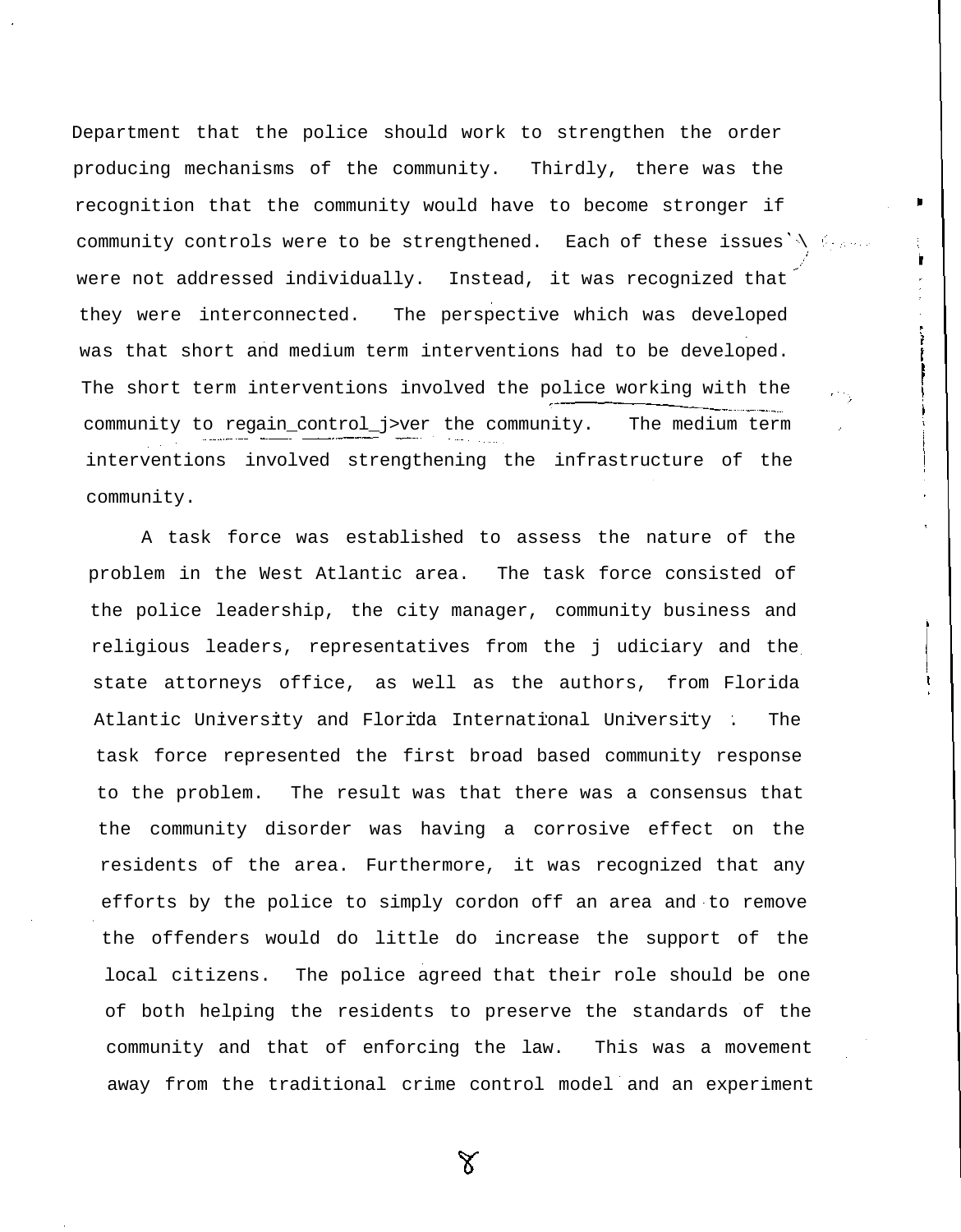by the department in the area of community policing.

# The Strategy

The research initially focused on the short term problem of restoring order and strengthening the community's ability to control disorderly behavior. The strategy involved controlling public drinking, the loud music, the congregations of outsiders  $\rightarrow$ in the vacant lots and the threats to those transiting through  $\langle$ the West Atlantic Area. First, access to the vacant lots was i blocked. This simple application of crime prevention through ! environmental design principles controlled access of outsiders to the area. This was accomplished by altering the environment through the placement of old utility poles along the boarders of the lots. The poles were then sprayed with a creosote compound to prevent their deterioration and use of the barrier as seats.

Ť

 $\left\{ \right.$ 

The police recognized that their interaction with the public in support of this project would also be critical. They established a tactical zone for the West Atlantic area in which the project would be implemented. They recognized that in addition to their traditional law enforcement functions, they would be responsible for supporting the community efforts to become more orderly. A special task force of selected officers was formed. The officers were selected to insure that they were committed to the goals of the project. They received an orientation on the philosophy of the project which was conducted by their supervisors and community leaders. One element of this was to increase the number of interactions between the police and the community to reduce the level of stress. It was recognized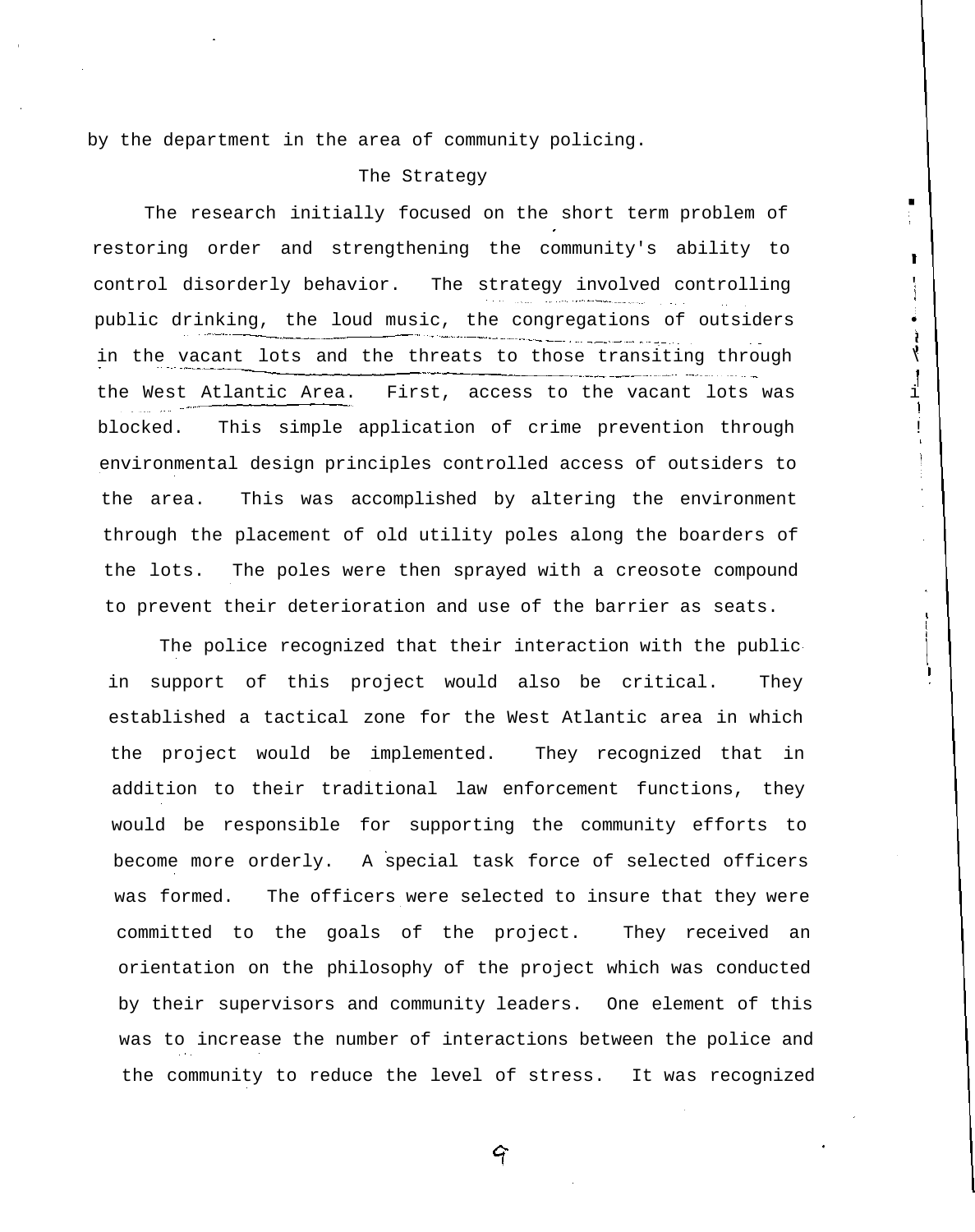that if the police could interact with the community on a normal or non-incident related basis, the levels of cooperation between the police and the community could be increased.

1

The community leaders consulted with the police and a Community Support Agreement was developed and disseminated to business, property and community leaders in the West Atlantic area stressing the need for a partnership between the community and the pol ice. The partnership was further reinforced by the increased contact between the police and the community. The police officers were encouraged to leave their cars and to meet with business owners and residents. The result was to increase the confidence of the public that the police supported their goal of having an orderly community. While this was not the first time that the police have had these types of contacts with the public, it is the first time that the efforts were embedded in a philosophy of community policing.

Police Contacts With the Disorderly Element

It had bc?n recognized that there would be some confrontation between the police and the individuals who threatened the integrity of the community. The focus by the police, this time, in contrast with earlier situations was one of prevention, rather than confrontation. The intention to prevent the congregations of unruly individuals and to block their access to the areas to^bo restrict®! along West "Atlantic" Avenue was announced in the madia in advance of its implementation. Since the businesses and residents of the area supported the efforts to eliminate those who were harming the quality of life in the area.

Iv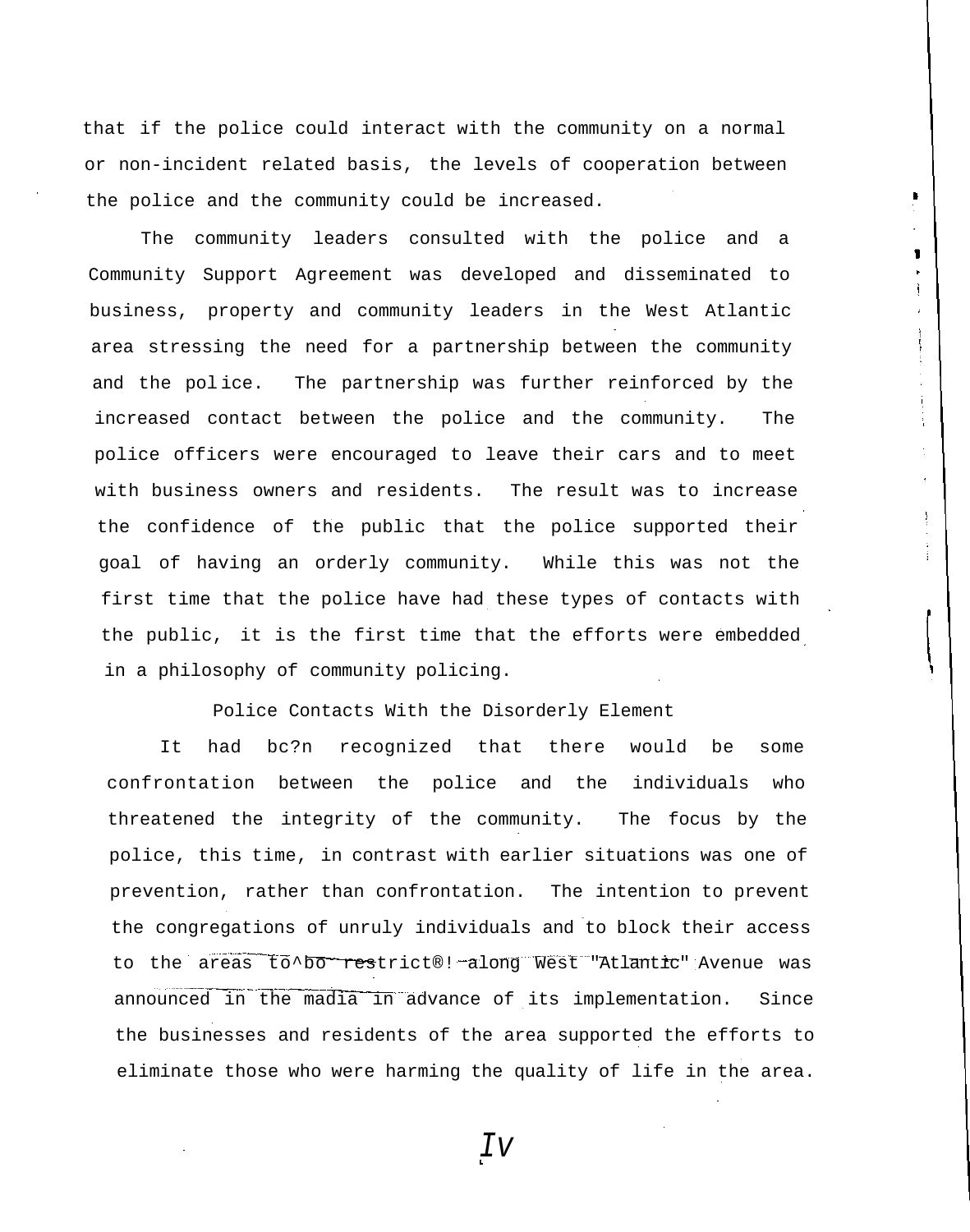the police were strongly supported.

The police emphasis on prevention rather than arrest was effected through the creation of a citation form which basically ' warned the individual that they were trespassing and that their behavior was in violation of the community standards. The intent was to create a situation where arrest was not the preferred disposition of the case. The plan was implemented through the use of coordinated vehicle and foot patrols. Since the intent of the program had been announced in the media, and through the use of fliers, the police efforts~were"n6t Viewed as confrontational.

٠

ŧ

ì

This theme of prevention rather than confrontation was also well received by the judicial system. In the past the coordination between the police and the judiciary was evidence of the "Criminal Justice Nonsystem". The previous police sweep simply resulted in the jail system being swamped with more cases than could be handled, but also with the judicial system dismissing the vast majority of the cases. The police interpreted this as evidence of a lack of support for their work, rather than of the poor quality and inappropriate nature of the arrests. With arrest being used only as a last resort, there has been a dramatic improvement in the quality of the arrests which were presented to the judicial system. Friction between the two elements of the criminal justice system has been significantly reduced.

The Outcome of the Police Intervention

The incidence of public disorder was substantially reduced through the implementation of the project. The first week, the

 $\mathcal{F}$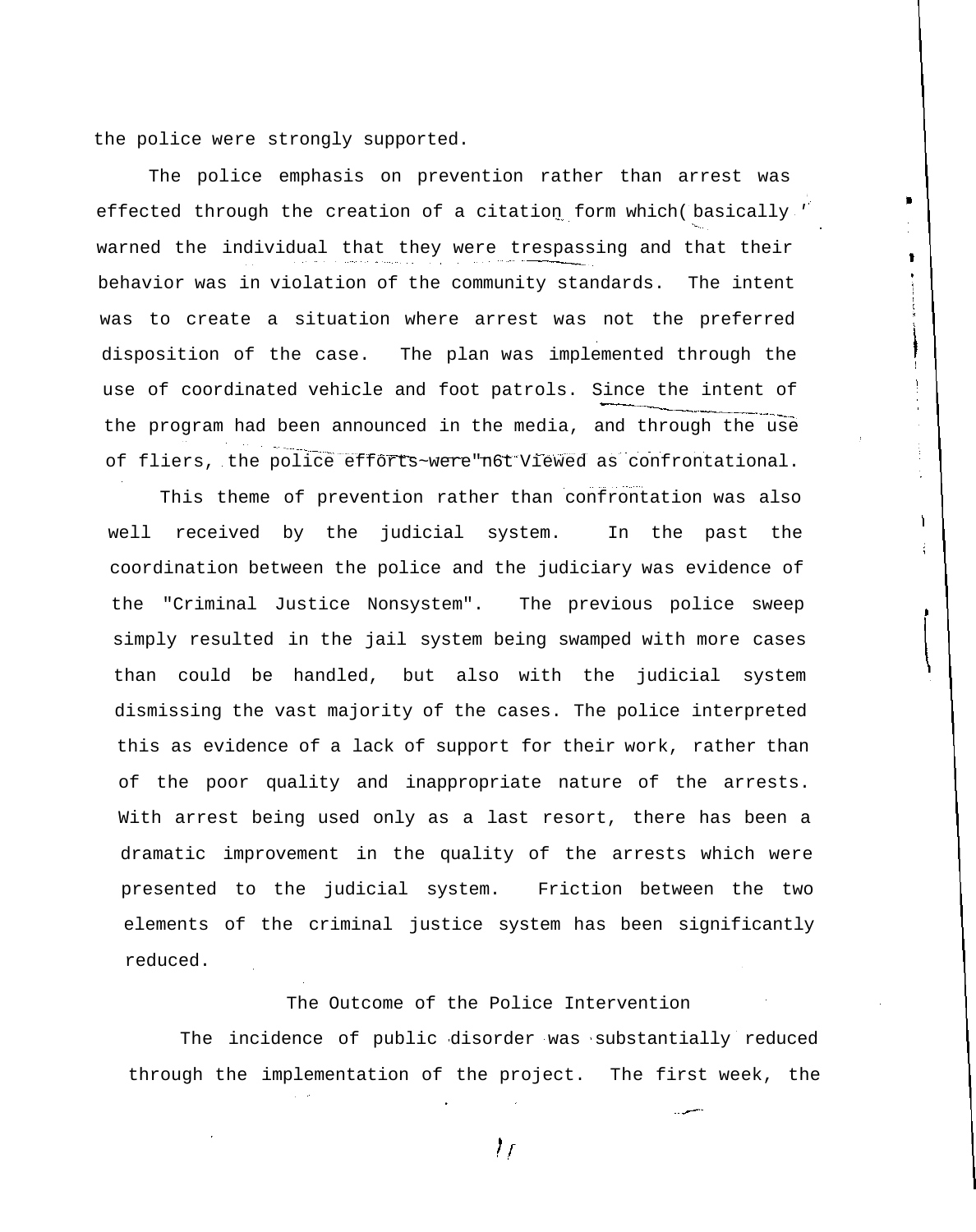Delray Beach Police officers assigned to the project issued sixty-four warnings. The next week, this number dropped to thirty-six, and in the following weeks the numbers have been reduced to eighteen and then eight on the final week that the data were collected. Approximately 75 percent of the citations were for loitering, twenty percent for public consumption of alcohol, and 5 percent for trespassing. The public response was favorable and in marked contrast to earlier instances of confrontations with the police. By approaching this problem through consultation with the public, the police viewed their efforts as being strongly supported by the public. This stood in marked contrast to the historical patterns of interaction between the Delray police and the public which they served.

٠

 $\pmb{\cdot}$ 

ļ

 $\pm$ 

÷.

The Public Response to the Police Intervention The research on community crime prevention supports the thesis that public disorder has a highly corrosive impact on the integrity of the community. In effect, communities are much easier to destroy than created. Along West Atlantic avenue, some residents and merchants have responded to the police initiative through painting, cleaning up around their businesses, and installing landscaping at their own expense. One important outgrowth of these efforts was the creation of a neighborhood development association by merchants in the area. Others have hired persons to clean streets and sidewalks in front of their businesses on a regular basis. Visually, these efforts represent a small but remarkable effort to create some elements of a desirable community and environment and to support the efforts of

**r 7-**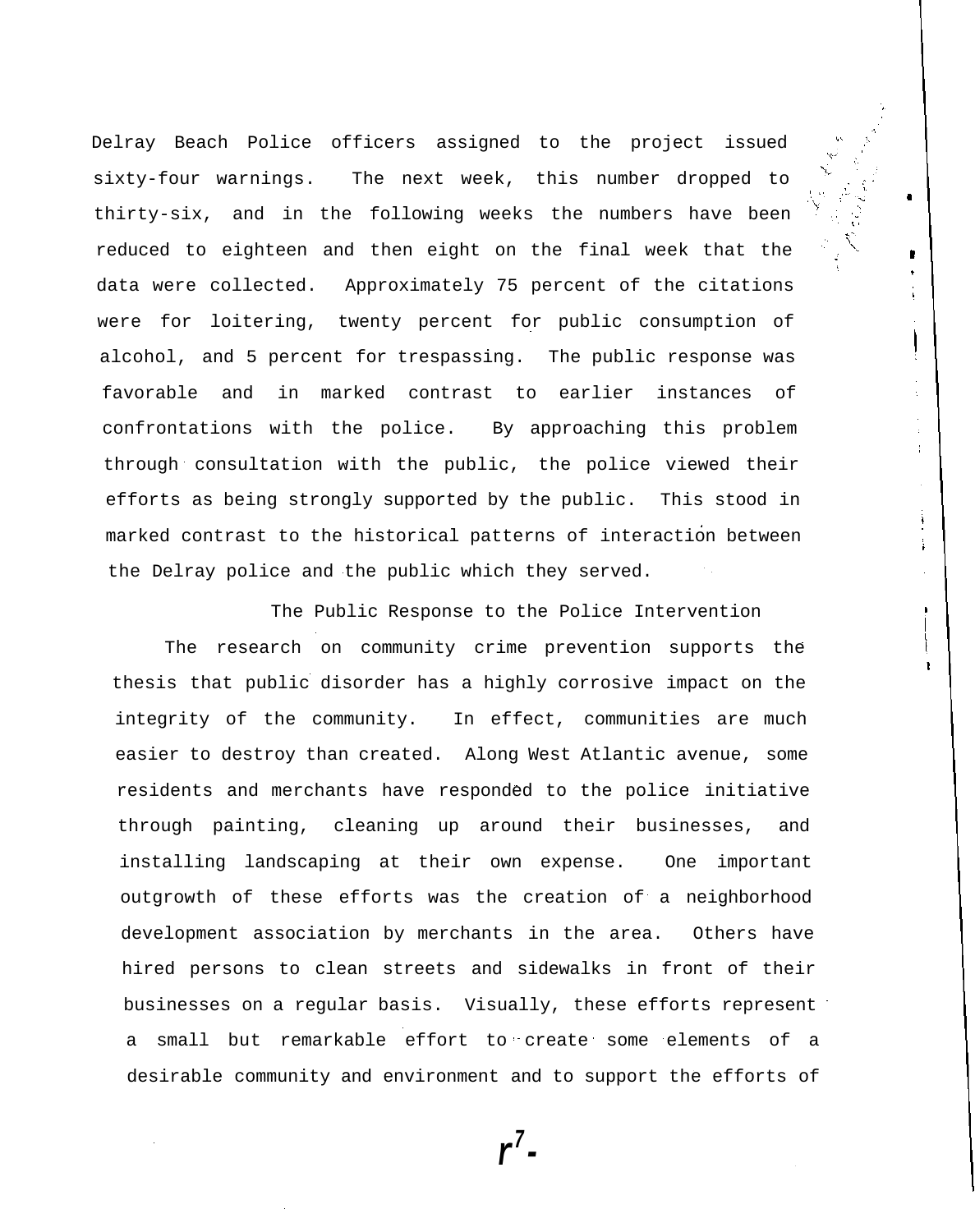the police. These efforts support the contention that community controls can be developed and supported by the efforts of the criminal justice system to assist the community in maintaining order in the community. It demonstrates that when the police reconceptualize their role, that both the community and the police benefit.

In reviewing the development of the plan, and its implementation, and the outcome of the efforts of the police and the community, several points should be emphasized. First, this represents a new type of cooperation between the police and the community. The efforts go beyond the public relations by which most police-community relations efforts are characterized. The efforts represent a type of cooperation which attempts to preserve community values and improve the quality of life of the residents of the West Atlantic community. While the results have been limited by the relatively small amount of resources which have been devoted to the project, the nonetheless should serve as a demonstration of the potential for commitment, progress and leadership to have a positive impact on the community. Finally, these efforts should be viewed as first steps in a long-term plan which is directed at fundamental structural change in the community. It is recognized that a community is more than a congregation of individuals. Communities are first and foremost desirable places to live. They are places where individuals want to work and keep their homes. They are places where they want to raise their children and send them to school. Consequently it is recognized that in the future, the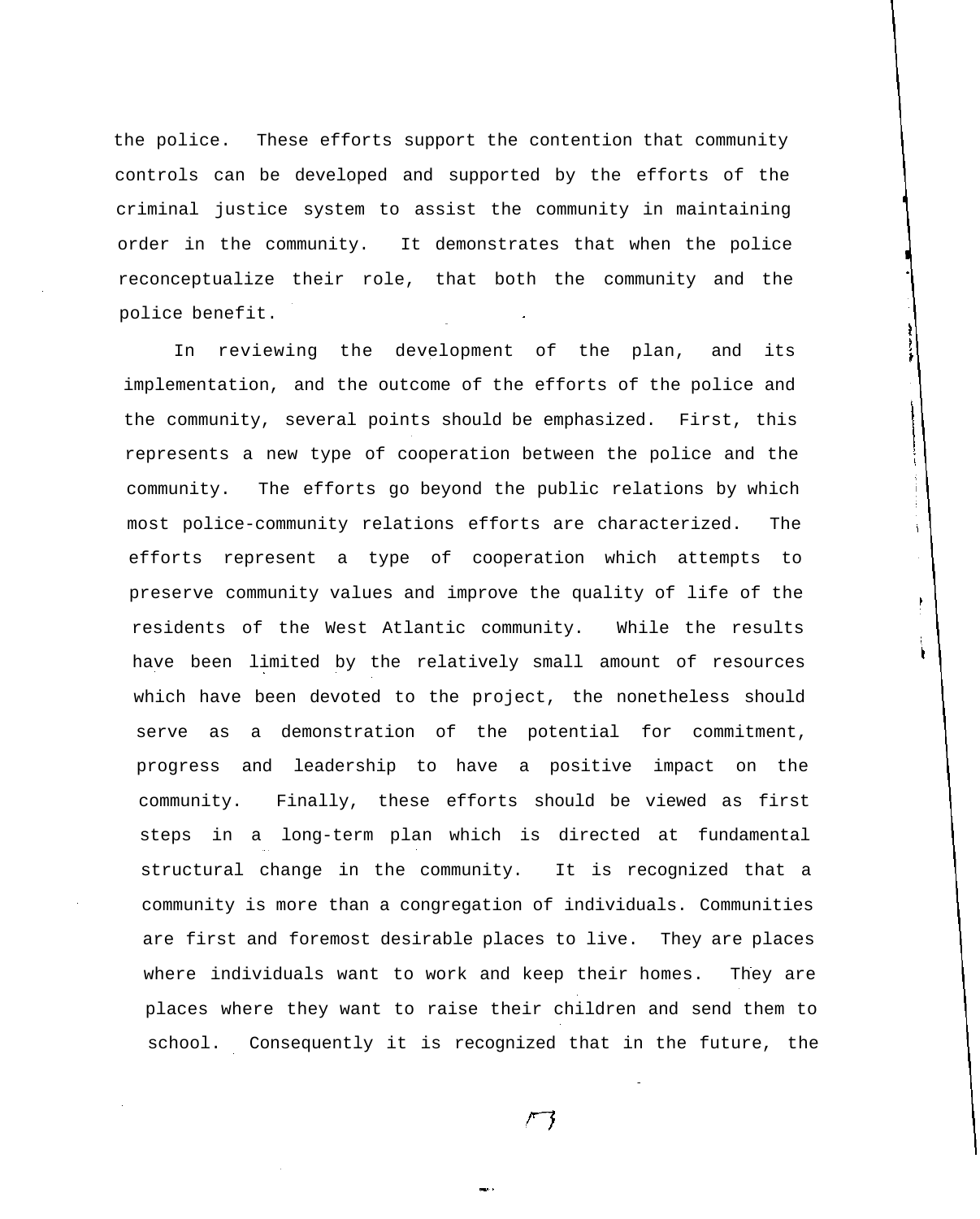efforts of the larger city of Delray Beach will have to be directed at the West Atlantic community. The historical pattern of isolation and neglect will have to be abandoned, and concerted efforts made at strengthening the infrastructure in the community to create the sense of community which is desired. The  $\qquad$ response of the police, in turn will have to support these  $\overrightarrow{f}$ efforts because the extent to which communities and informal social controls are strengthened, then the efforts of the police, as mechanisms of formal social control are also made more effective.

•

 $\mathbf{r}$ 

i

I

 $\ddot{\phantom{1}}$ 

 $\mathcal{L}^{\text{max}}$  is a set of  $\mathcal{L}^{\text{max}}$ 

 $\mathcal{L}^{\mathcal{L}}$  , where  $\mathcal{L}^{\mathcal{L}}$  and  $\mathcal{L}^{\mathcal{L}}$  , where  $\mathcal{L}^{\mathcal{L}}$ 

 $\mathcal{L}^{\mathcal{L}}(\mathcal{L}^{\mathcal{L}})$  and  $\mathcal{L}^{\mathcal{L}}(\mathcal{L}^{\mathcal{L}})$  and  $\mathcal{L}^{\mathcal{L}}(\mathcal{L}^{\mathcal{L}})$  and  $\mathcal{L}^{\mathcal{L}}(\mathcal{L}^{\mathcal{L}})$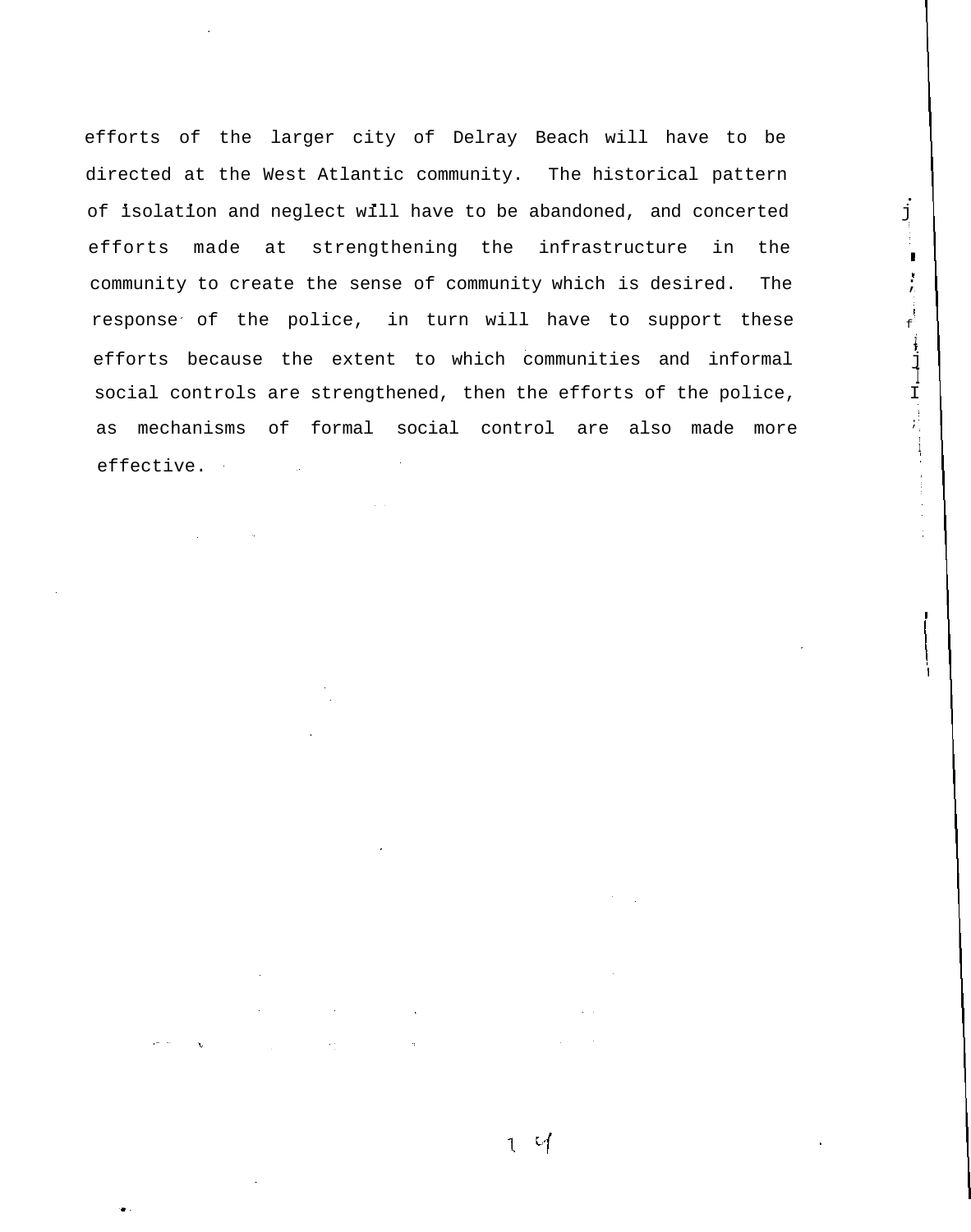### Bibliography

Allen, David and Michael Maxfield, "Judging Police 1983 Performance:Views and Behavior of Patrol Officers. In Police at Work: Issues and Analysis. Ed, by R.<br>Bennett pp 65-86 Bennett pp

 $\blacksquare$ 

ţ.

 $\begin{matrix} \rule{0pt}{2ex} \rule{0pt}{2ex} \rule{0pt}{2ex} \rule{0pt}{2ex} \rule{0pt}{2ex} \rule{0pt}{2ex} \rule{0pt}{2ex} \rule{0pt}{2ex} \rule{0pt}{2ex} \rule{0pt}{2ex} \rule{0pt}{2ex} \rule{0pt}{2ex} \rule{0pt}{2ex} \rule{0pt}{2ex} \rule{0pt}{2ex} \rule{0pt}{2ex} \rule{0pt}{2ex} \rule{0pt}{2ex} \rule{0pt}{2ex} \rule{0pt}{2ex} \rule{0pt}{2ex} \rule{0pt}{2ex} \rule{0pt}{2ex} \rule{0pt}{2ex$ ł 

 $\bar{t}$ 

- Alpert, Geoffrey and Roger G. Dunham "Community Policing"<br>1986 Journal of Police Science and Administration 1986 Journal of Police Science and Administration 14:3:212-222
- Conklin, J. The Impacts of Crime Collier: New York 1975
- Cordoner, Gary W. "Fear of Crime and the Police: An Evaluation 1986 of a Fear Reduction Strategy" Journal of Police Science and Administration 14(3):223-233
- Goldstein, Herman Policing in a Free Society Ballinger: Cambridge, Massachusetts
- Goldstein, Herman "Improving Policing: A Problem Oriented 1979 Approach" Crime and Delinquency 25:236-258
- Greenberg, Stephanie; William M. Rone, and Jay R. Williams 1984 Informal Citizen Action and Crime Prevention at the Neighborhood Level: Synthesis and Assessment of the Research. Research Triangle Park, North Carolina, Research Triangle Institute
- Kel1ing, George L. "Police and Communities" Perspectives on 1988 Policing National Institute of Justice: Washington D.C.
- Kelling, George L. and Mark Moore "From Political Reform to the 1988 Community: The Evolving Strategy of the Police" in Community Policing ed Jack R. Greene and Stephen D. Mastrofski Praeger:New York
- Kelling, George L., and James K. Stewart 1989 "Neighborhoods and Police: The Maintenance of Civil Authority" Perspectives on Policing. Institute of Justice: Washington D.C. National
- Moore, Mark H. and Robert C. Trojanowicz " Policing and the Fear 1988 of Crime" Working Paper. Program in Criminal Justice Policy and Management John F. Kennedy School of Government, Harvard University
- Packer, Herbert L. The Limits of the Criminal Sanction 1988 Stanford University Press. Palo Alto, California